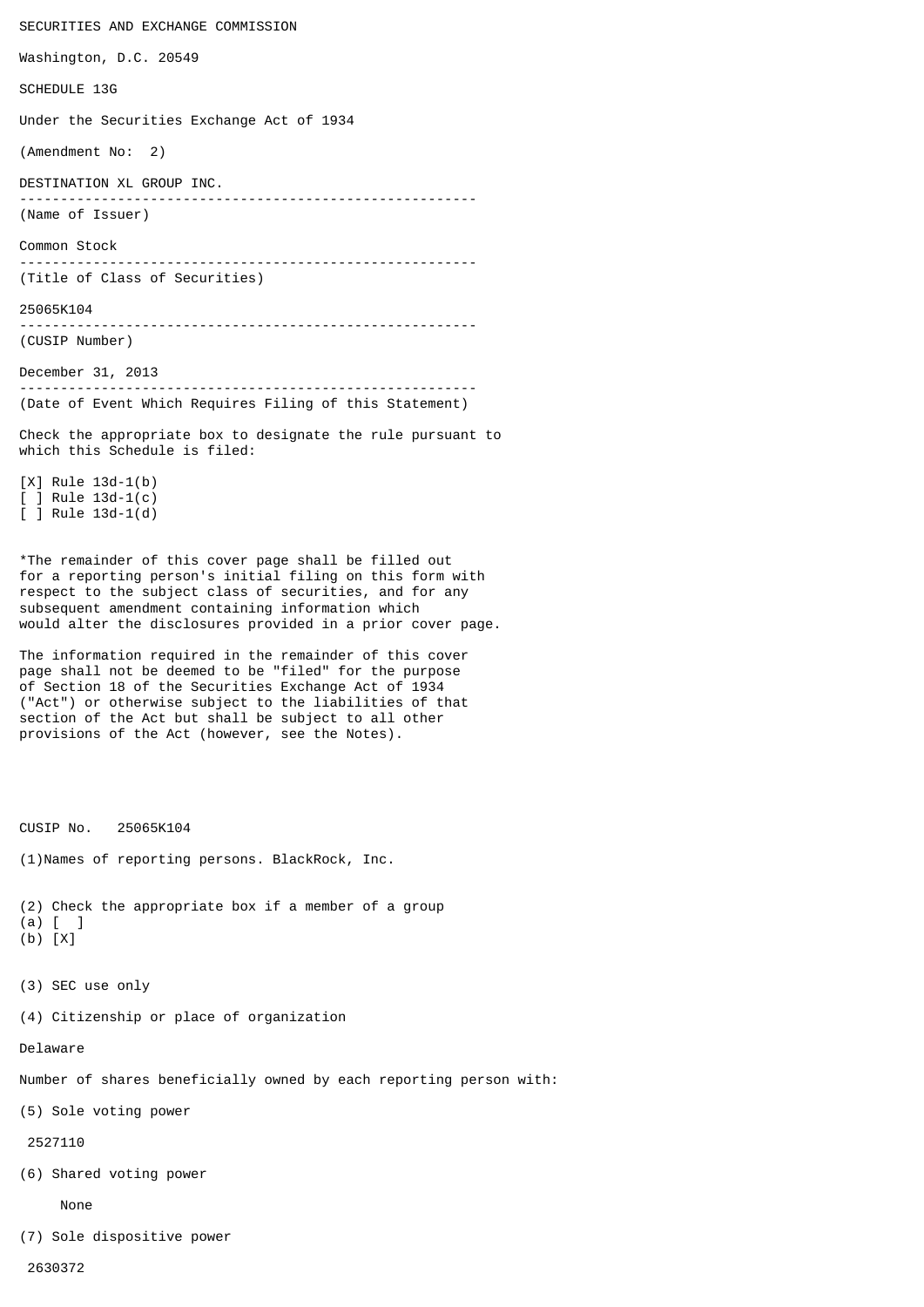```
(8) Shared dispositive power
      None
(9) Aggregate amount beneficially owned by each reporting person
  2630372
(10) Check if the aggregate amount in Row (9) excludes certain shares
(11) Percent of class represented by amount in Row 9
 5.2%
(12) Type of reporting person
HC
Item 1.
Item 1(a) Name of issuer:
      -----------------------------------------------------------------------
DESTINATION XL GROUP INC.
Item 1(b) Address of issuer's principal executive offices:
-----------------------------------------------------------------------
555 TURNPIKE STREET
CANTON MA 02021
Item 2.
2(a) Name of person filing:
                           ----------------------------------------------------------------------
BlackRock, Inc.
2(b) Address or principal business office or, if none, residence:
-----------------------------------------------------------------------
BlackRock Inc.
40 East 52nd Street
New York, NY 10022
2(c) Citizenship:
                         --------------------------------------------------------------------
 See Item 4 of Cover Page
2(d) Title of class of securities:
                                       -------------------------------------------------------------------
Common Stock
2(e) CUSIP No.:
See Cover Page
Item 3.
If this statement is filed pursuant to Rules 13d-1(b), or 13d-2(b) or (c),
check whether the person filing is a:
[ ] Broker or dealer registered under Section 15 of the Act;
[ ] Bank as defined in Section 3(a)(6) of the Act;
[ ] Insurance company as defined in Section 3(a)(19) of the Act;
[ ] Investment company registered under Section 8 of the
Investment Company Act of 1940;
[ ] An investment adviser in accordance with Rule 13d-1(b)(1)(ii)(E);
[ ] An employee benefit plan or endowment fund in accordance with
```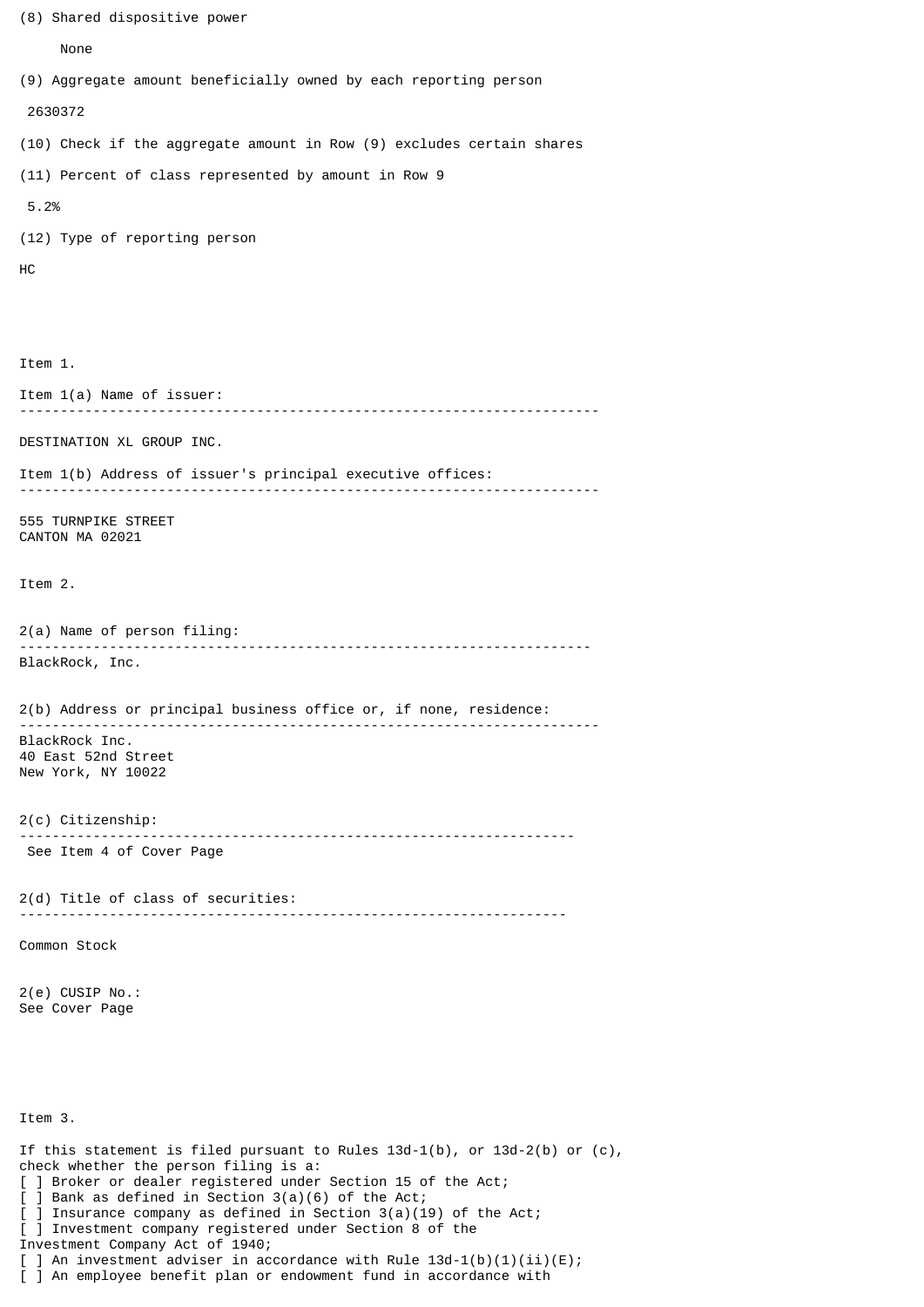Rule  $13d-1(b)(1)(ii)(F);$ [X] A parent holding company or control person in accordance with Rule  $13d-1(b)(1)(ii)(G);$ [ ] A savings associations as defined in Section 3(b) of the Federal Deposit Insurance Act (12 U.S.C. 1813); [ ] A church plan that is excluded from the definition of an investment company under section  $3(c)(14)$  of the Investment Company Act of 1940; [ ] A non-U.S. institution in accordance with Rule  $240.13d-1(b)(1)(ii)(J);$ [ ] Group, in accordance with Rule  $240.13d-1(b)(1)(ii)(K)$ . If filing as a non-U.S. institution in accordance with Rule  $240.13d-1(b)(1)(ii)(J)$ , please specify the type of institution: Item 4. Ownership Provide the following information regarding the aggregate number and percentage of the class of securities of the issuer identified in Item 1. Amount beneficially owned: 2630372 Percent of class 5.2% Number of shares as to which such person has: Sole power to vote or to direct the vote 2527110 Shared power to vote or to direct the vote None Sole power to dispose or to direct the disposition of 2630372 Shared power to dispose or to direct the disposition of

Item 5.

None

Ownership of 5 Percent or Less of a Class. If this statement is being filed to report the fact that as of the date hereof the reporting person has ceased to be the beneficial owner of more than 5 percent of the class of securities, check the following [ ].

Item 6. Ownership of More than 5 Percent on Behalf of Another Person

If any other person is known to have the right to receive or the power to direct the receipt of dividends from, or the proceeds from the sale of, such securities, a statement to that effect should be included in response to this item and, if such interest relates to more than 5 percent of the class, such person should be identified. A listing of the shareholders of an investment company registered under the Investment Company Act of 1940 or the beneficiaries of employee benefit plan, pension fund or endowment fund is not required.

Various persons have the right to receive or the power to direct the receipt of dividends from, or the proceeds from the sale of the common stock of DESTINATION XL GROUP INC.. No one person's interest in the common stock of DESTINATION XL GROUP INC.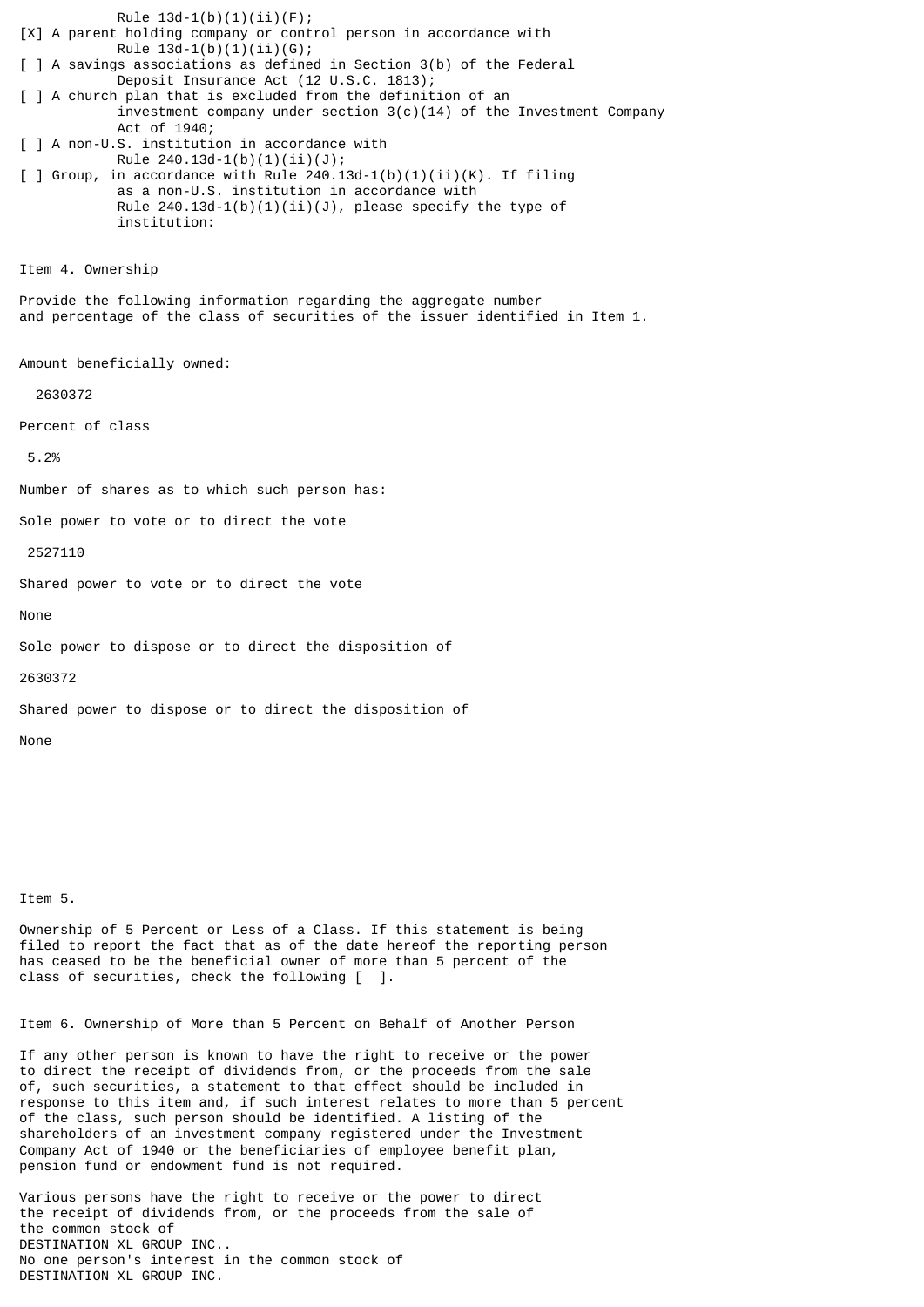is more than five percent of the total outstanding common shares.

Item 7. Identification and Classification of the Subsidiary Which Acquired the Security Being Reported on by the Parent Holding Company or Control Person.

See Exhibit A

Item 8. Identification and Classification of Members of the Group

If a group has filed this schedule pursuant to Rule  $13d-1(b)(ii)(J)$ , so indicate under Item 3(j) and attach an exhibit stating the identity and Item 3 classification of each member of the group. If a group has filed this schedule pursuant to Rule 13d-1(c) or Rule 13d-1(d), attach an exhibit stating the identity of each member of the group.

## Item 9. Notice of Dissolution of Group

Notice of dissolution of a group may be furnished as an exhibit stating the date of the dissolution and that all further filings with respect to transactions in the security reported on will be filed, if required, by members of the group, in their individual capacity.

See Item 5.

Item 10. Certifications By signing below I certify that, to the best of my knowledge and belief, the securities referred to above were acquired and are held in the ordinary course of business and were not acquired and are not held for the purpose of or with the effect of changing or influencing the control of the issuer of the securities and were not acquired and are not held in connection with or as a participant in any transaction having that purpose or effect.

Signature.

After reasonable inquiry and to the best of my knowledge and belief, I certify that the information set forth in this statement is true, complete and correct.

Dated: January 17, 2014 BlackRock, Inc.

Signature: Matthew J. Fitzgerald

-------------------------------------------

Name/Title Attorney-In-Fact

The original statement shall be signed by each person on whose behalf the statement is filed or his authorized representative. If the statement is signed on behalf of a person by his authorized representative other than an executive officer or general partner of the filing person, evidence of the representative's authority to sign on behalf of such person shall be filed with the statement, provided, however, that a power of attorney for this purpose which is already on file with the Commission may be incorporated by reference. The name and any title of each person who signs the statement shall be typed or printed beneath his signature.

Attention: Intentional misstatements or omissions of fact constitute Federal criminal violations (see 18 U.S.C. 1001).

Exhibit A